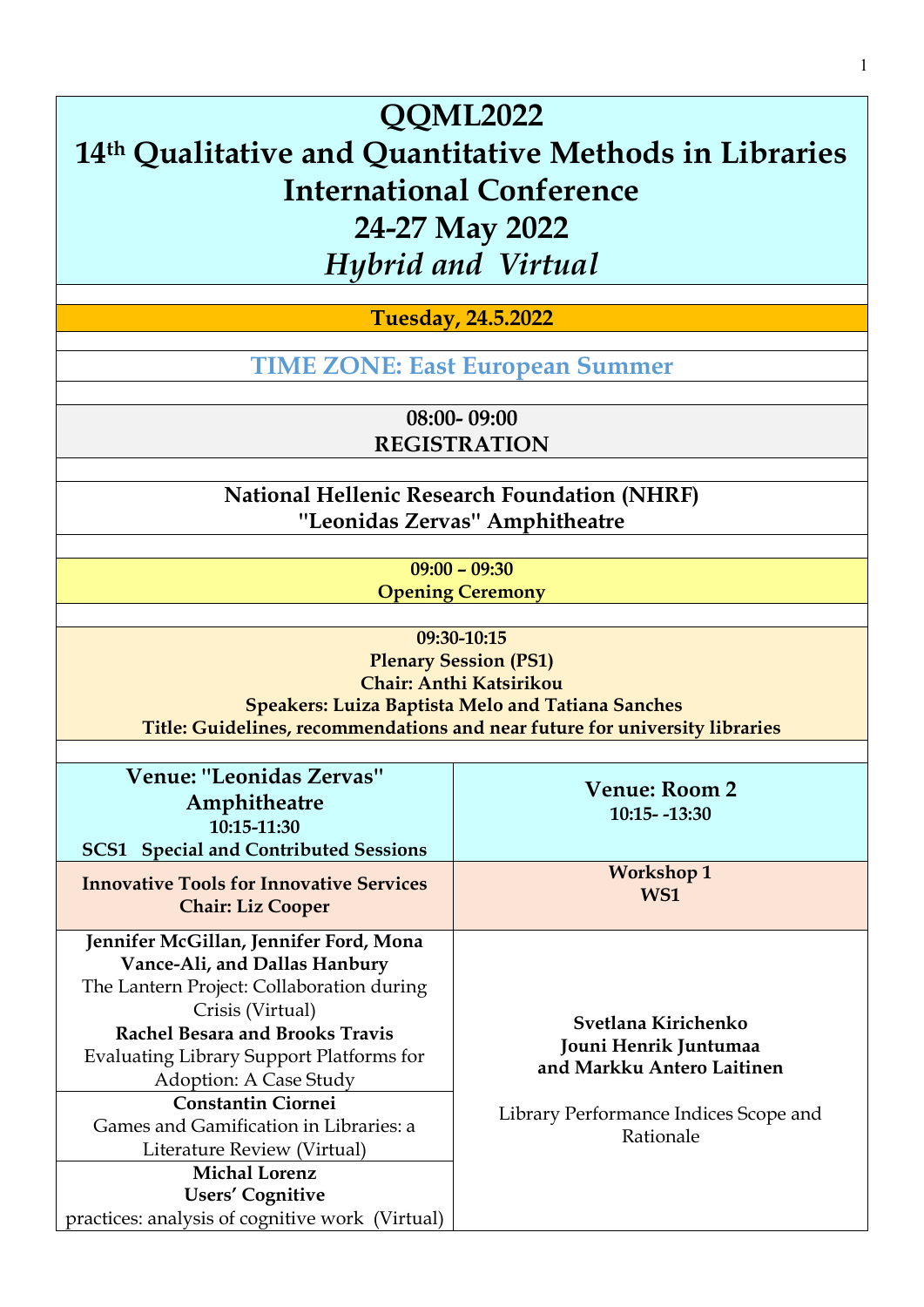| 11:30-12:00                                                                                                        |
|--------------------------------------------------------------------------------------------------------------------|
| <b>Coffee break</b>                                                                                                |
| Venue: "Leonidas Zervas" Amphitheatre                                                                              |
| 12:00-13:15                                                                                                        |
| <b>SCS2 Special and Contributed Sessions</b>                                                                       |
| Innovative synergies and collaborations                                                                            |
| <b>Chair: Antonis Mourikis</b>                                                                                     |
| <b>Jennifer Wilhelm</b>                                                                                            |
| A most welcoming pair - How academic/public library collaborations can be leveraged to<br>decrease library anxiety |
| Magda Costa and Ana Novo                                                                                           |
| Learning with the School Library: multi-literacies and collaboration (Virtual)                                     |
| <b>Christos Skoutas</b>                                                                                            |
| New technologies for libraries: How Covid-19 and remote access to online content highlighted                       |
| the need for libraries to adopt federated authentication technologies                                              |
| Miriam Charmigrace Q. Salcedo, Jessie Rose M. Bagunu and Rhea Rowena U. Apolinario                                 |
| Connections Matter: Personal Learning Network amidst the Pandemic (Virtual)                                        |
| 13:15-14:30                                                                                                        |
| Lunch                                                                                                              |
|                                                                                                                    |
| 14:30-15:15                                                                                                        |
| <b>Plenary Session (PS2)</b>                                                                                       |
| Chair: Markku Antero Laitinen                                                                                      |
| <b>Speaker: Liisa Savolainen</b>                                                                                   |
| Title: Do we know the future - how can we prepare for the future (Virtual)                                         |
|                                                                                                                    |
| 15:15-16:45                                                                                                        |
| <b>SCS3</b> Special and Contributed Sessions                                                                       |
| <b>Library and Information Science Assessment</b>                                                                  |
| <b>Chair: Liz Cooper</b>                                                                                           |
| Aleksandra Pikić Jugovi<br>Development of a system for the performance measurement of Croatian libraries           |
| Petra Düren and Ane Landøy                                                                                         |
| Analysing and Comparing Strategies of Public and Academic Libraries regarding their Period,                        |
| their Vision and Mission as well as Values and Strategic programs (Virtual)                                        |
| Svetlana Kirichenko, Jouni Henrik Juntumaa and Markku Antero Laitinen                                              |
| Library Performance Index (ILP): Multi-Factor Library Performance Evaluation                                       |
| Karen N. Reed, Karen F. Kaufmann, Brittany Kester, Lindley Homol and Camielle Crampsie                             |
| A Survey of Online Librarianship Roles Pre- and Post-Pandemic                                                      |
|                                                                                                                    |
| Marc Almond J. Valleza and Rhea Rowena U. Apolinario                                                               |
| An Assessment of the Effectiveness of Social Media as a Platform in Library Promotion of the                       |
| UP School of Library and Information Studies (Virtual)                                                             |

2

**16:45-17:15 Coffee Break**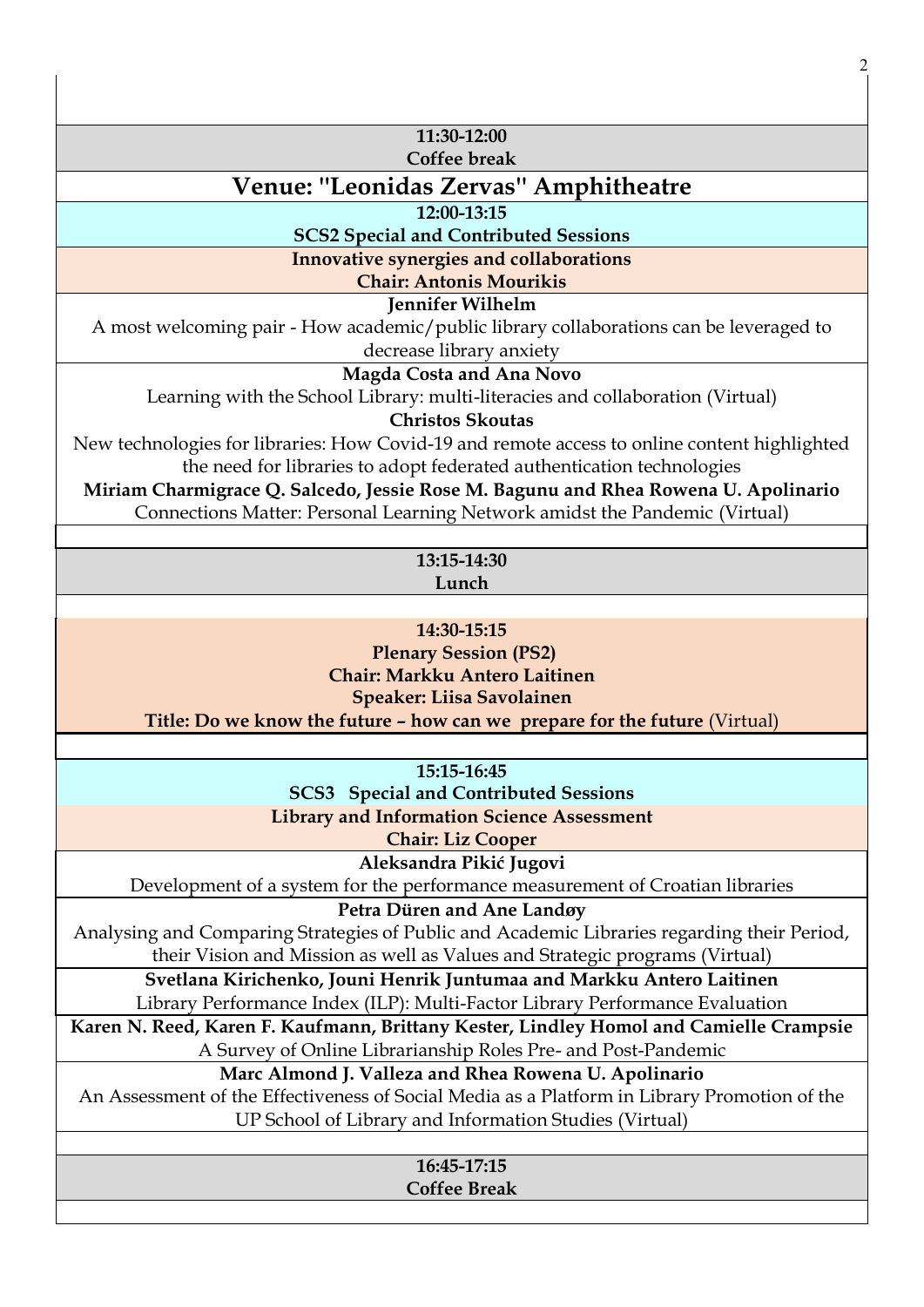| 3                                                                                      |  |
|----------------------------------------------------------------------------------------|--|
| <b>SCS4</b> Special and Contributed Sessions                                           |  |
| 17:15-18:15                                                                            |  |
| <b>Information and Media literacy</b>                                                  |  |
| Chair: Anthi Katsirikou                                                                |  |
| <b>Yusuke Ishimura and Megan Fitzgibbons</b>                                           |  |
| Information literacy transformations: Using a web-based tool to facilitate and capture |  |
| collaborative learning in a semester-long course (Virtual)                             |  |
| Alenka Kavčič Čolić and Milena Bon (Virtual) (Virtual)                                 |  |
| Financial literacy courses for library end-users: experiences of FINLIT project        |  |
| Marian Ramos-Eclevia, Mennie Ruth A. Viray and Donna Lyn G. Labangon                   |  |
| Student Engagement and Information Literacy: A Case Study of Gamifying Information     |  |
| Literacy Campaign                                                                      |  |
|                                                                                        |  |
| <b>End of the 1st Day</b>                                                              |  |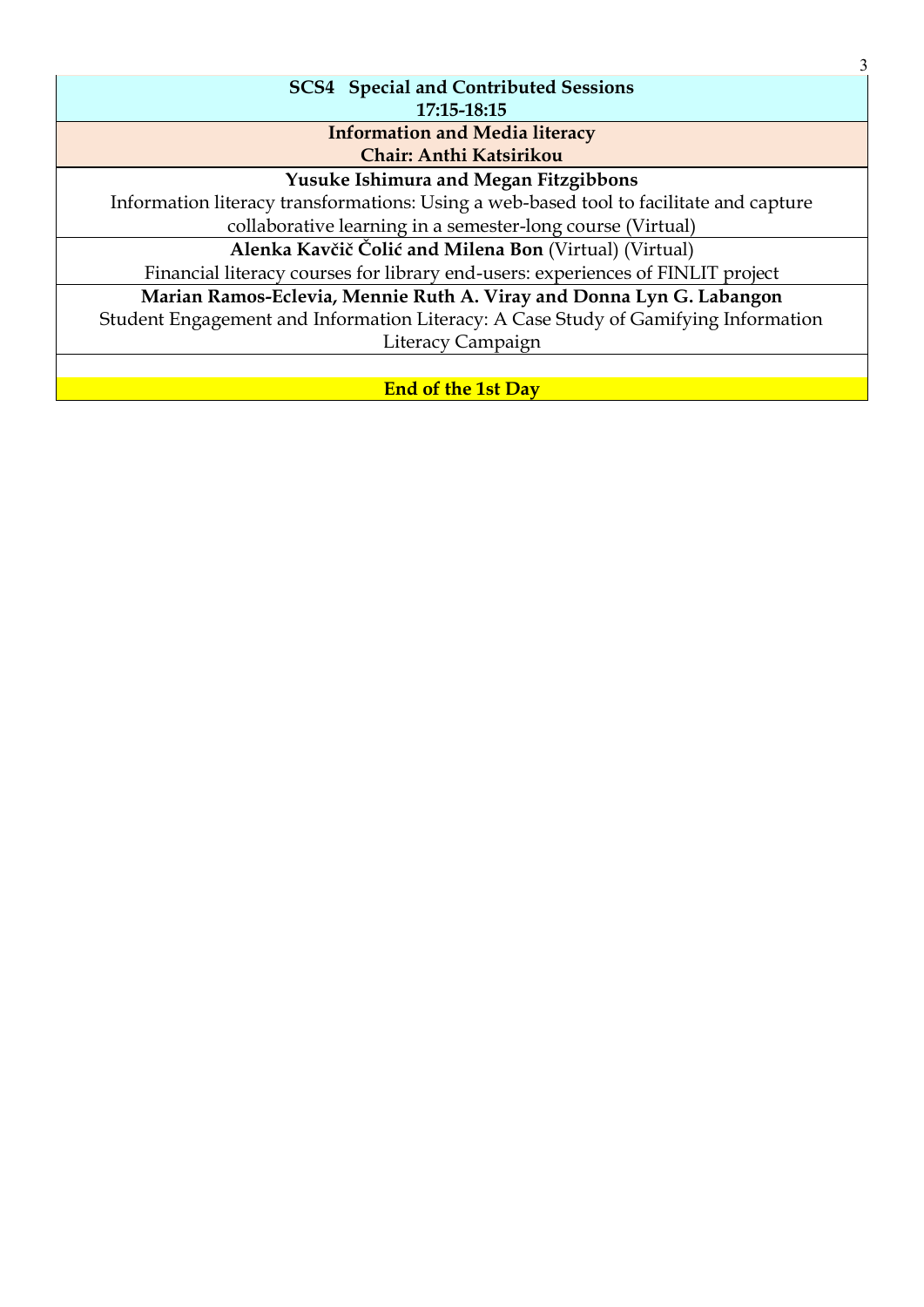**Wednesday, 25.5.2022**

**TIME ZONE: [East European Summer](https://www.timeanddate.com/time/zones/cest)**

**08:30- 09:00 Registration** 

# **National Hellenic Research Foundation (NHRF) ''Leonidas Zervas'' amphitheatre**

| "Leonidas Zervas" Amphitheatre                                     | Room 2                       |
|--------------------------------------------------------------------|------------------------------|
| 09:00-10:30                                                        | 09:00-13:15                  |
| <b>SCS5 Special and Contributed Sessions</b>                       |                              |
| <b>Change Patterns: Academic Libraries</b>                         | <b>Workshop 2</b>            |
| Chair: Petruša Miholič                                             | WS <sub>2</sub>              |
| Jennifer Elaine Steele                                             |                              |
| The Role of the American Academic Librarian in Online Courses      |                              |
| (Virtual)                                                          | Liz Cooper                   |
| <b>Tatiana Sanches</b>                                             |                              |
| Digital fluency and ethical use of information: the role of higher | What does a good day at      |
| education librarians                                               | work look like? Finding joy, |
| Petruša Miholič                                                    | making the most of the       |
| Assessment of the Slovenian Public University Library with         | workday, and contributing    |
| Quantitate Indicators                                              | to a positive organizational |
| Federica Signoriello and Alpigiano Carlotta                        | culture                      |
| Communicating the value of the research library: the EUI           |                              |
| Library strategy                                                   |                              |
| <b>Stephen Bales</b>                                               |                              |
| Ziggurat -Poetic Representation of Research in Modern              |                              |
| Academic Libraries, Religious Symbolism, and Ideology              |                              |
|                                                                    |                              |
| "Leonidas Zervas" Amphitheatre                                     |                              |
| 10:30-11:15                                                        |                              |
| <b>Plenary Session (PS3)</b>                                       |                              |
|                                                                    |                              |

**Chair: Alpigiano Carlotta Speaker: Milena Dobreva Title: Libraries today: from third places to data spaces**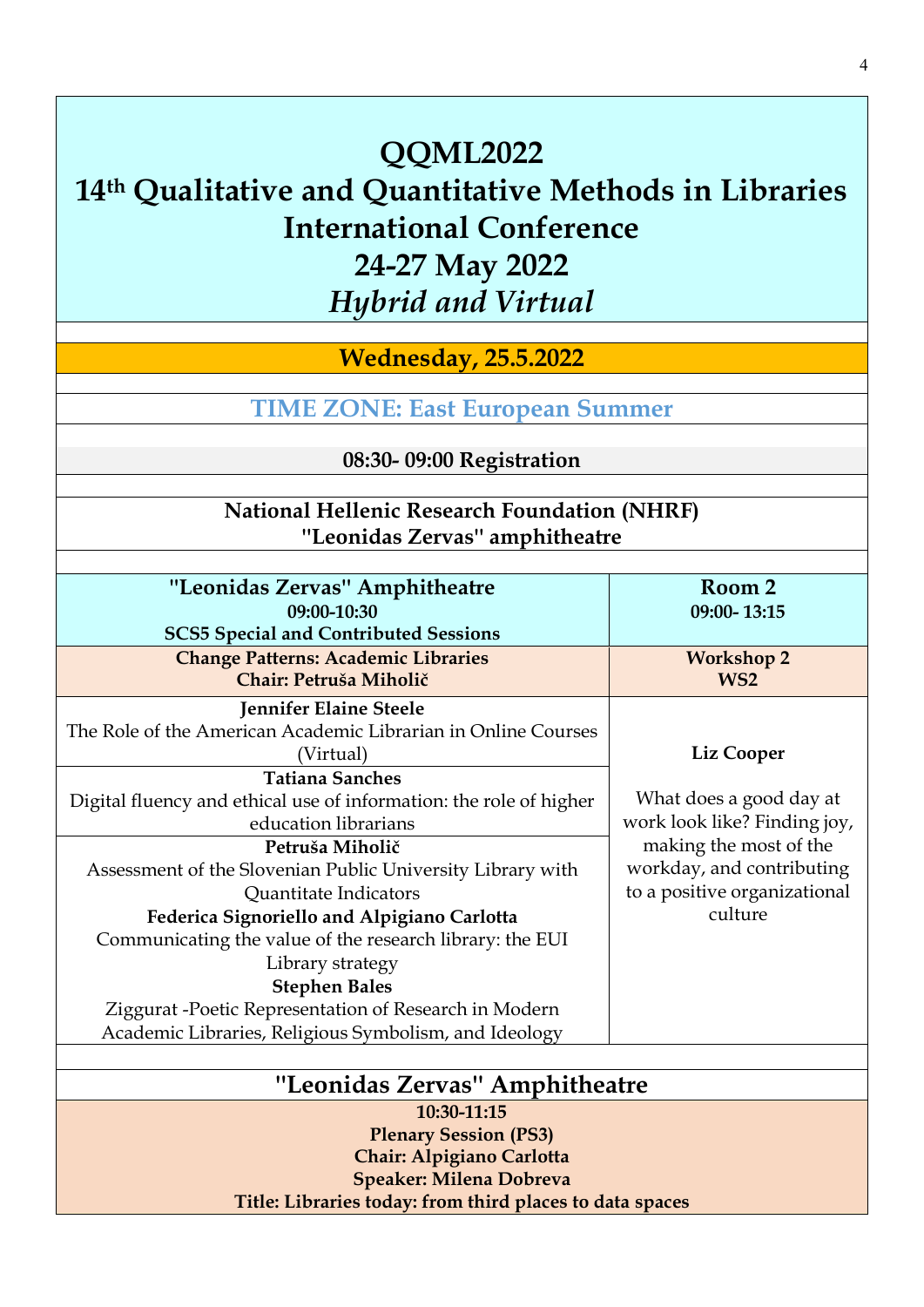| 5                                                                                                             |  |
|---------------------------------------------------------------------------------------------------------------|--|
|                                                                                                               |  |
| 11:15-11:45                                                                                                   |  |
| <b>Coffee Break</b>                                                                                           |  |
| 11:45-12:45                                                                                                   |  |
| <b>SCS6 Special and Contributed Sessions</b>                                                                  |  |
|                                                                                                               |  |
| Tracing the Digital Future of the Library and Information Science<br>Chair: Luiza Baptista Melo               |  |
| Jurgita Rudžionienė                                                                                           |  |
| Digital Cultures: Competence, Inequalities and Communities                                                    |  |
| Luiza Baptista Melo and Tatiana Sanches                                                                       |  |
| Institutional repositories and increased usability in times of a pandemic: true image or mirage?              |  |
| <b>Amed Demirhan</b>                                                                                          |  |
| The digitalization process of Kurdish Heritage Institute in Slemani, Kurdistan Federal Region -               |  |
| Iraq                                                                                                          |  |
|                                                                                                               |  |
| 12:45-13:30                                                                                                   |  |
| <b>Plenary Session (PS4)</b><br>Chair: Alpigiano Carlotta                                                     |  |
| <b>Speakers: Stephanie Beene and Katie Greer</b>                                                              |  |
| Title: Librarians in an Information Disordered Society: Where are we now, and where are we                    |  |
| going?                                                                                                        |  |
|                                                                                                               |  |
| 13:30-14:30 Lunch                                                                                             |  |
|                                                                                                               |  |
| 14:30-15:45                                                                                                   |  |
| <b>SCS7 Special and Contributed Sessions</b><br><b>Special Session</b>                                        |  |
| <b>Communication and Access to Healthcare Information (Virtual)</b>                                           |  |
| Chair: Octavia-Luciana Madge                                                                                  |  |
| Ari Haasio & Elisa Kannasto                                                                                   |  |
| Sharing mental health peer information and peer support in online discussion groups                           |  |
| Octavia-Luciana Madge                                                                                         |  |
| Health Information-Seeking Behaviour among Cancer Patients in Romania                                         |  |
| <b>Beatrice Claudia Cioba</b>                                                                                 |  |
| Healthcare communication and education campaigns theoretical fundamentals and                                 |  |
| implementation strategies<br>Ioana Alexandra Răduca                                                           |  |
| Public information in health crisis situations on Facebook. COVID-19 in Romania and New                       |  |
| Zealand                                                                                                       |  |
|                                                                                                               |  |
| 15:45-16:15                                                                                                   |  |
| <b>Coffee Break</b>                                                                                           |  |
|                                                                                                               |  |
| 16:15-17:30                                                                                                   |  |
| <b>SCS8 Special and Contributed Sessions</b>                                                                  |  |
| <b>Special Session</b><br>Developing new and innovative collaborations: Four U.S. Academic Research Libraries |  |
| (Virtual)                                                                                                     |  |
|                                                                                                               |  |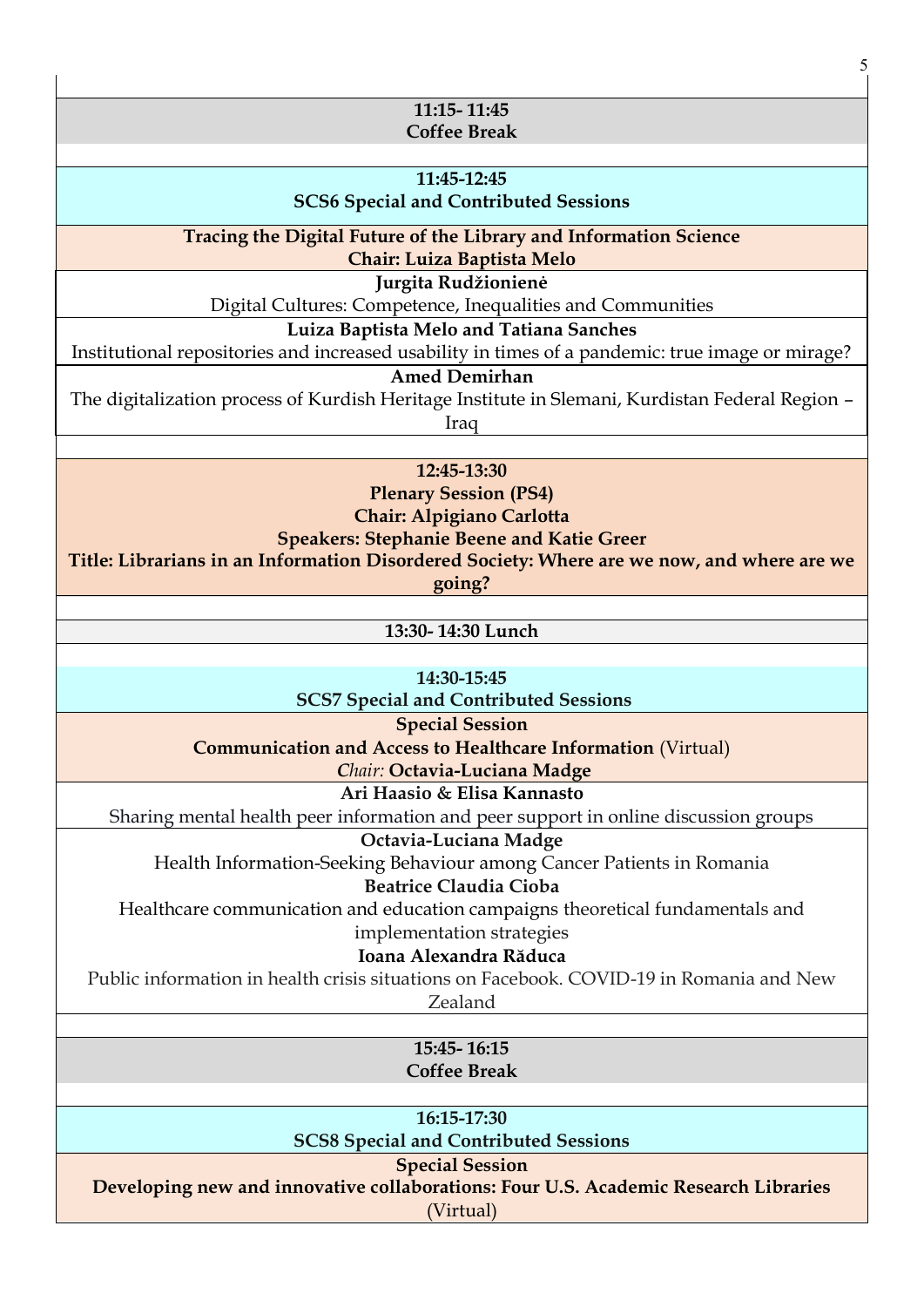| 6                                                                                           |  |
|---------------------------------------------------------------------------------------------|--|
| <b>Chair: Leo Lo</b>                                                                        |  |
| Leo Lo                                                                                      |  |
| Assessing Financial Burden of Textbooks on Students in New Mexico, USA - A Statewide        |  |
| Collaboration                                                                               |  |
| Erica England                                                                               |  |
| Escaping the Mundane: Using Escape Rooms to Teach and Assess First-Year Students            |  |
| Nicole Buehler and Jason Coleman                                                            |  |
| Promoting student success through K-State Libraries Resource Link                           |  |
| <b>Melissa Mallon</b>                                                                       |  |
| Cross-Campus Collaborations to Support the Holistic Undergraduate Experience at Vanderbilt  |  |
| University                                                                                  |  |
| <b>Venue: Conference Foyer</b>                                                              |  |
| 17:30-18:00                                                                                 |  |
| <b>Poster Session</b>                                                                       |  |
| Lucy Amez Estimating Open Access expenditures to support contract negotiations with         |  |
| publishers: the case of Flemish Universities                                                |  |
| Breza Šalamon-Cindori Special Libraries in Croatia: between Past and Future                 |  |
| Aleksandar Jerkov, Vasilije Milnovic, Aleksandra Trtovac, Marija Bulatovic, Vera Petrovic,  |  |
| and Jelena Smailagic                                                                        |  |
| Digital cultural heritage in open access in the University Library "Svetozar Markovic"[AKI] |  |
|                                                                                             |  |
| End of the 2 <sup>nd</sup> Day                                                              |  |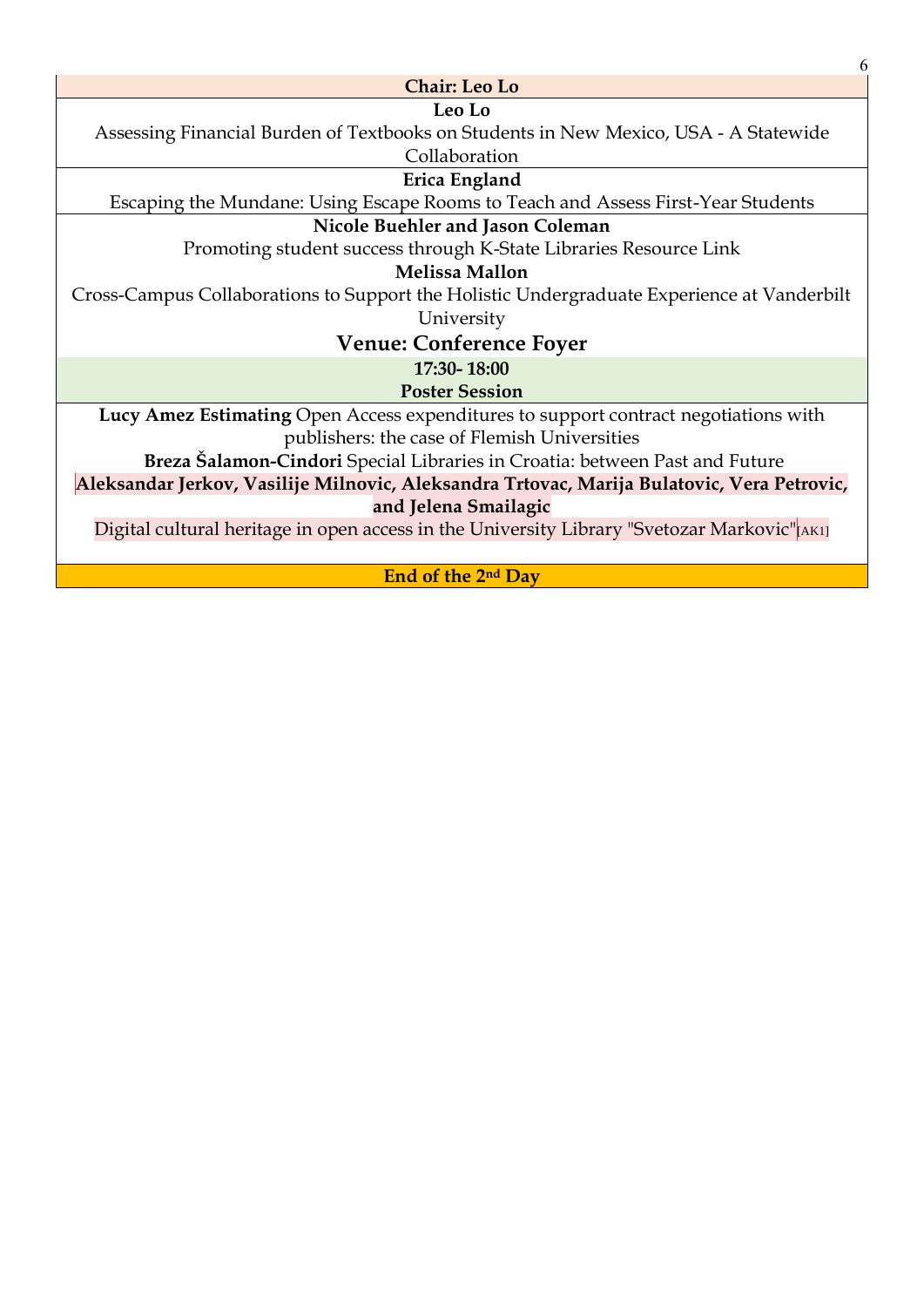**Thursday, 26.5.2021**

**TIME ZONE: [East European Summer](https://www.timeanddate.com/time/zones/cest)**

**08:30- 09:00** 

**Registration** 

**Venue:** 

**National Hellenic Research Foundation (NHRF) Room: ''Leonidas Zervas'' Amphitheatre**

**09:00-10:30**

**SCS9 Special and Contributed Sessions**

**Library Services to Research and Education**

**Chair: Markku Antero Laitinen**

**Qiang Jin** 

HathiTrust Digital Library: providing open access to users around the world (Virtual)

**Liz Cooper** 

Creating library services to support qualitative data researchers

**Annette Bochenek** 

Affectively Accessing our Past: The Use of Film and Primary Resource Research Methods in Undergraduate Teaching

**Simona Tabacaru, Thomas Halling, Susan Goodwin and Elizabeth German**  Democratizing Collection Development Methods at a Large Research Library:

Empowering Users in Resource Decisions

**Utetleyeva Zhazira** 

Information needs and sources in everyday life information seeking of international postgraduate students (Virtual)

> **10:30-11:00 Coffee Break**

**11:00-12:15**

**SCS10 Special and Contributed Sessions**

**New ICTs and their influence on everyday life of libraries Chair: Katie Greer**

**Olívia Pestana** 

Virtual archives: on how to work with diverse authority control procedures (Virtual)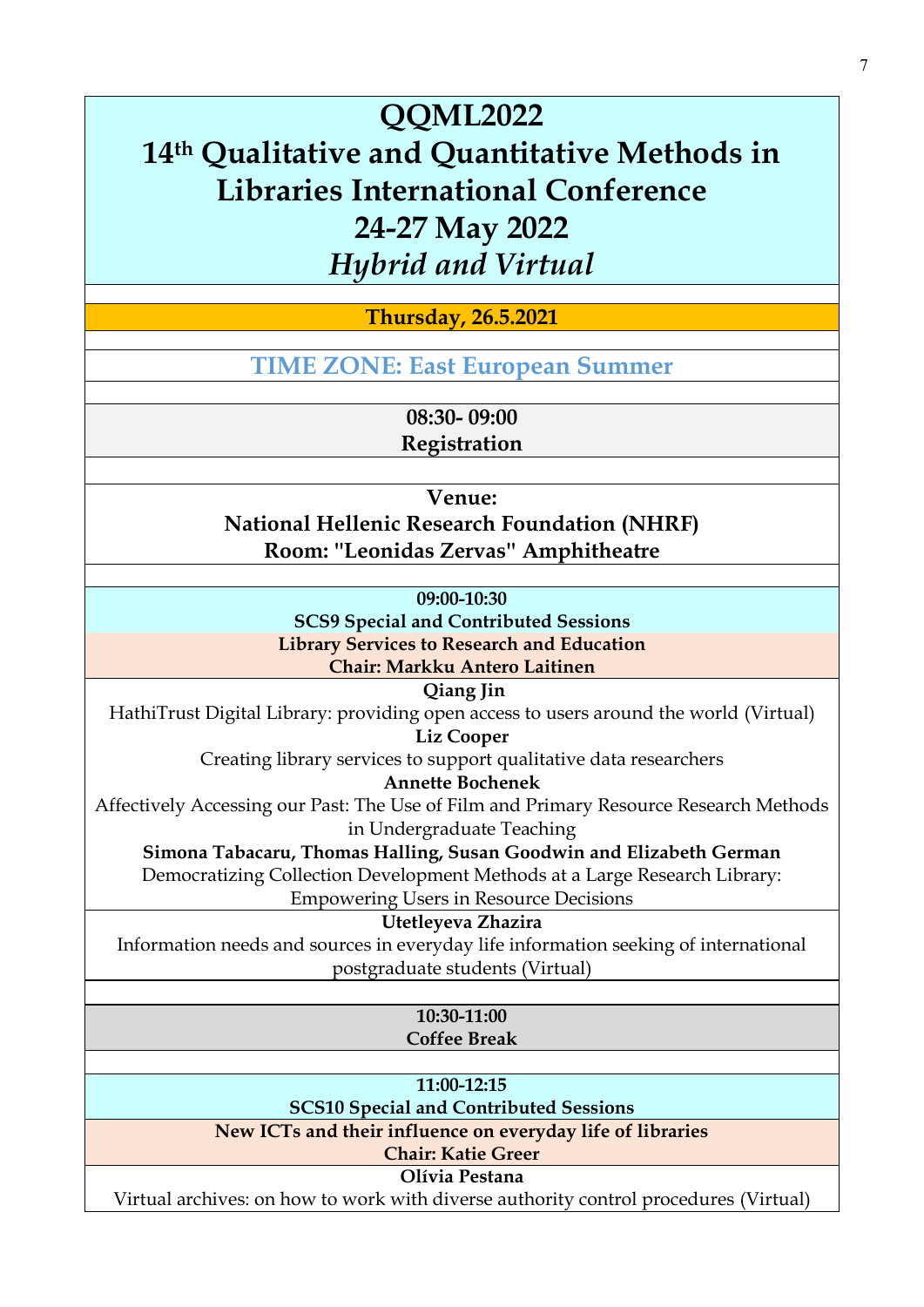#### **Andreas Marquet and Annabel Walz**

Best of Both Worlds – Designated Communities as a model for planning combined access to library and archival resources

**Maha Kumaran, Cecile Farnum, Aditi Gupta, Lisa Levesque & Darcia Roache** 

From the margins: How marginalized students navigate the academy during the COVID-19 pandemic and academic library policy implications: Preliminary results from three Canadian universities

**Angela Repanovici, Ane Landoy and Mihai Barsan** 

Scientometric analysis of 3D-printing in libraries, and implications for copyright (Virtual)

**12:15-13:00**

**Plenary Session (PS5) [Chair: Antonios Mourikis](http://qqml.org/wp-content/uploads/2017/09/Veimann.pptx) [Speaker:](http://qqml.org/wp-content/uploads/2017/09/Veimann.pptx) Giuseppe Vitiello Title: Libraries: Agoratheques of the 21st century** (Virtual)

> **13:00- 14:30 Lunch**

**14:00 Half day excursion 20:00 Dinner**

**End of the 3rd Day**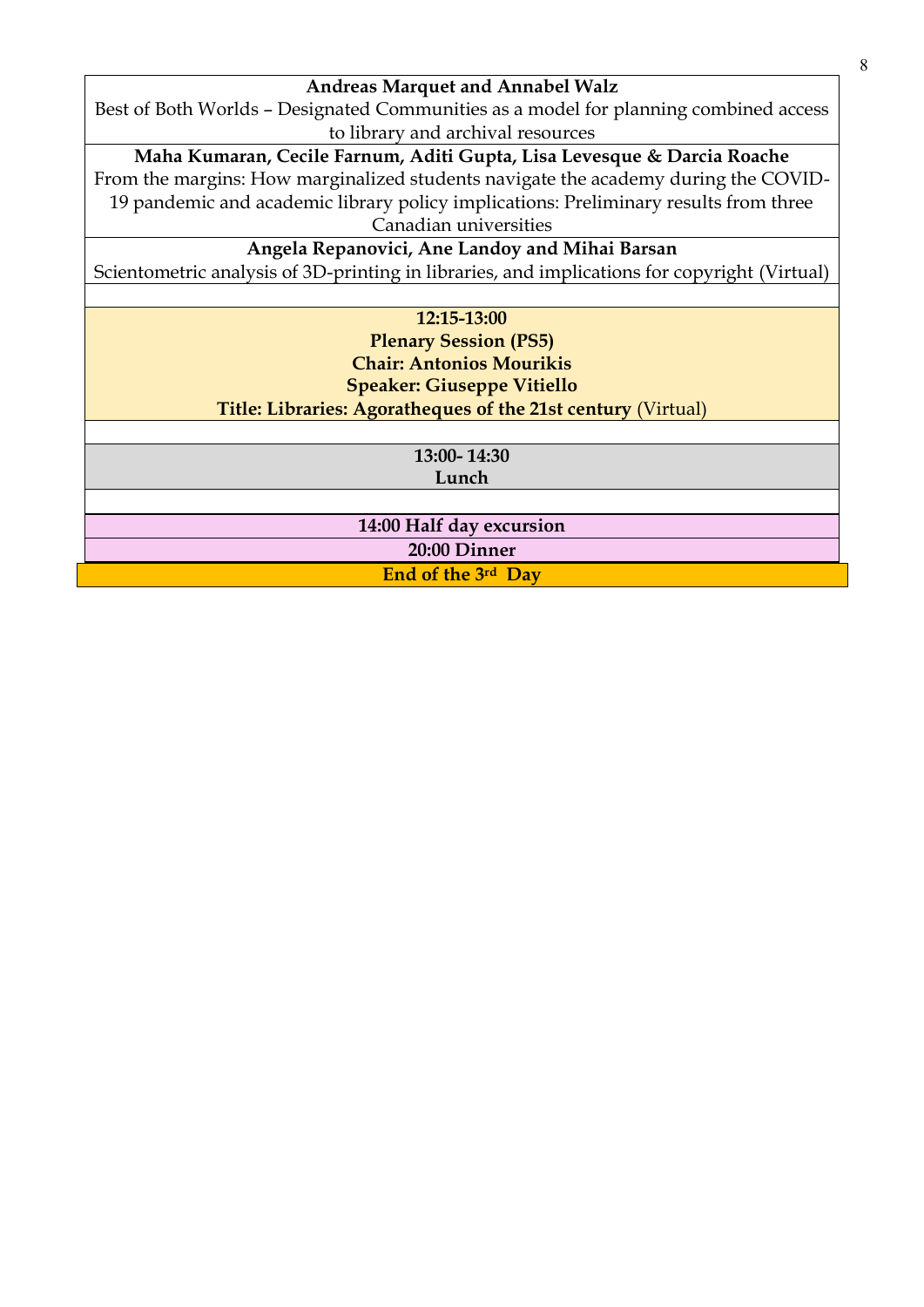**Friday, 27.5.2022**

**TIME ZONE: [East European Summer](https://www.timeanddate.com/time/zones/cest)**

**08:30- 09:00 Registration** 

**Venue: National Hellenic Research Foundation (NHRF) Room: ''Leonidas Zervas'' Amphitheatre**

**09:00-10:30**

**SCS11 Special and Contributed Sessions**

**Added value services to Users**

**Chair: Maria Kamilaki**

**Maria Kamilaki** 

Serving beyond the Parliament walls: The outreach program of the Hellenic Parliament Library

**Margaret Phillips, Heather Howard, Zoe Mayhook and Annette Bochenek** 

Preparation for the Information Needs of the Future Workplace: Introducing Business Students to Industry Standards

**Tomás Bocanegra Esqueda** 

Towards a Mexican LGBT+ librarianship: actions from library associations and academic libraries (Virtual)

**Ladislava Zbiejczuk Suchá, Jitka Bartošová, Josef Kocurek, Jan Martinek, Alexandra Jakabová, Daniela Luňáčková, Matěj Málek and Vojtěch Vojtíšek** 

Digital social reading and web books: from instant to undistracted reading

**Rhea Rowena U. Apolinario** 

On the Outside Looking In: Librarians and Social Change (Virtual)

**10:30- 11:00 Coffee Break**

**11:00-12:30**

**SCS12 Special and Contributed Sessions**

**Postgraduate Theses Chair: Anthi Katsirikou**

**Stavroula Kouri** 

The value of alliances among libraries and their cultural management: the case of the Maritime Libraries Network

# **Poulcheria Pitia**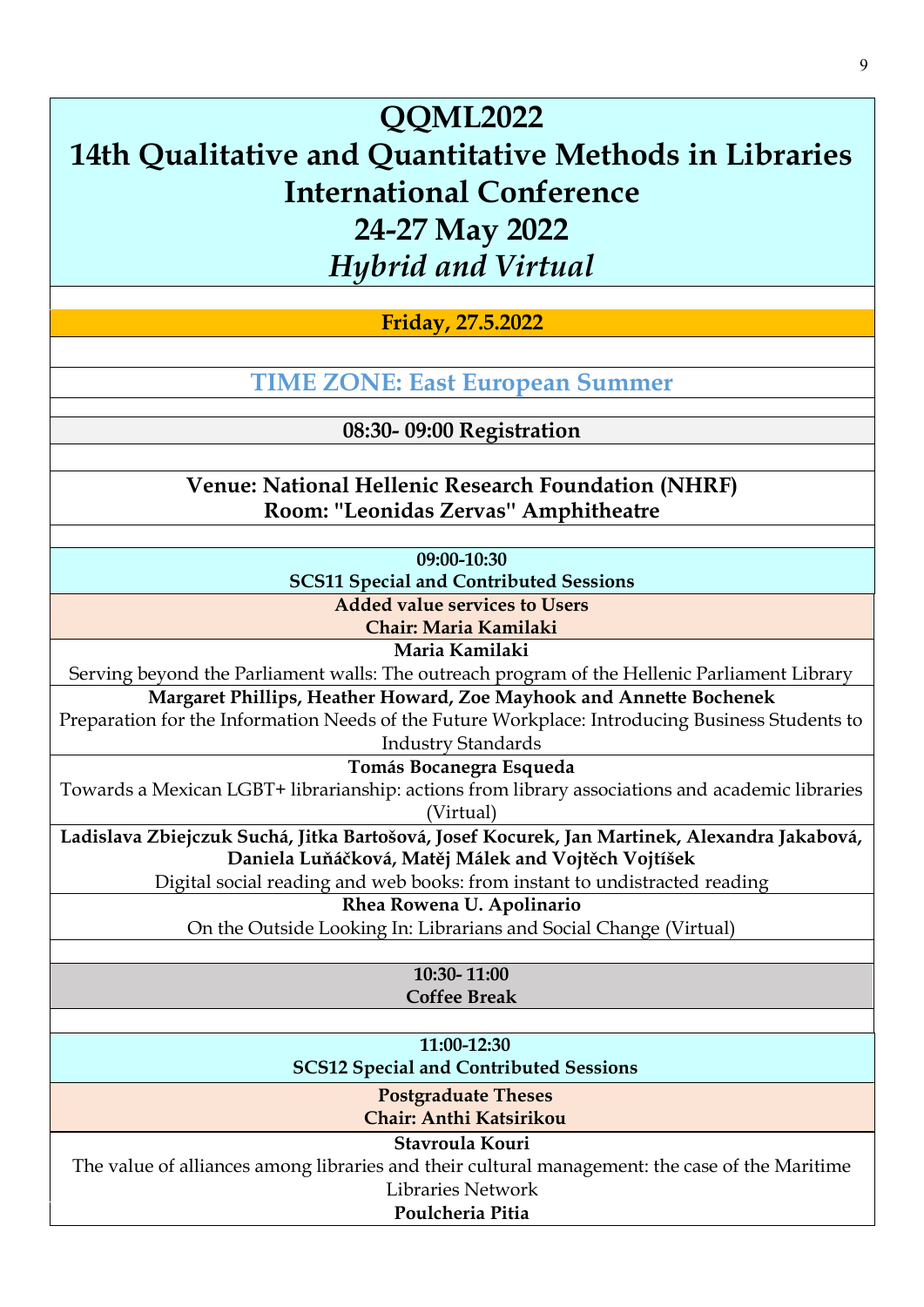Analysis and Evaluation of the Communicative Interaction of Academic Libraries Related to their Users, Focused on the Pandemic Period of Covid-19: The Case of the Library of the Aristotle

#### University of Thessaloniki (Virtual) **Nurfarawahidah Badruesham**

Libraries as Community Hub for Citizen Science in Malaysia: Opportunities and Challenges

### **Georgia Tzedaki and Eleni Maria Nisotaki**

Library communication policy and ways to raise public awareness using new technologies. Case study: the academic library of Hellenic Mediterranean University H.M.U. (Virtual)

### **Pussadee Nonthacumjane**

Patterns of participation in social media by members of the Local Information Working Group of PULINET, Thailand (Virtual)

### **12:30-13:15**

**Plenary Session (PS6) [Chair: Luisa Baptista](http://qqml.org/wp-content/uploads/2017/09/Veimann.pptx) Melo [Speaker:](http://qqml.org/wp-content/uploads/2017/09/Veimann.pptx) Gali Halevi** 

**Title: Research integrity: Understanding our shared responsibility for a sustainable scholarly ecosystem** (Virtual)

> **13:15-14:30 Lunch**

## **SCS13 Special and Contributed Sessions 14:30-15:30**

**Health Information Services Chair: Maria G.N. Musoke** 

**Beatrice Claudia Cioba** 

Contemporary trends in the design and implementation of health information and education

campaigns (Virtual)

**Tatyana V. Kaigorodova and Irina A. Kriukova** 

Assessing needs of the Russian specialists for WHO information through a questionnaire survey (Virtual)

**Helena Bouzková, Eva Lesenková, Adéla Jarolímková, and Filip Kříž** 

Librarians´ Role in Health Literacy Support in the Czech Republic (Virtual)

**SCS14 Special and Contributed Sessions 15:30-17:00**

**Future libraries: expanded boundaries Chair: Maria G.N. Musoke** 

**Teresa Costa and Luísa Alvim** 

The implementation of the Sustainable Development Goals and its relation with Library Science:

an analysis (Virtual)

**Olívia Pestana Virtual** 

Monastic Libraries: lessons from the past projected into the future (Virtual)

**Maria G.N. Musoke** 

The Educational Needs for Health Librarianship in Universities of East, Central and Southern Africa (ECSA) Region

**Maryna Rudakouskaja**

Corporate interaction of Belarusian libraries on the use of electronic information resources